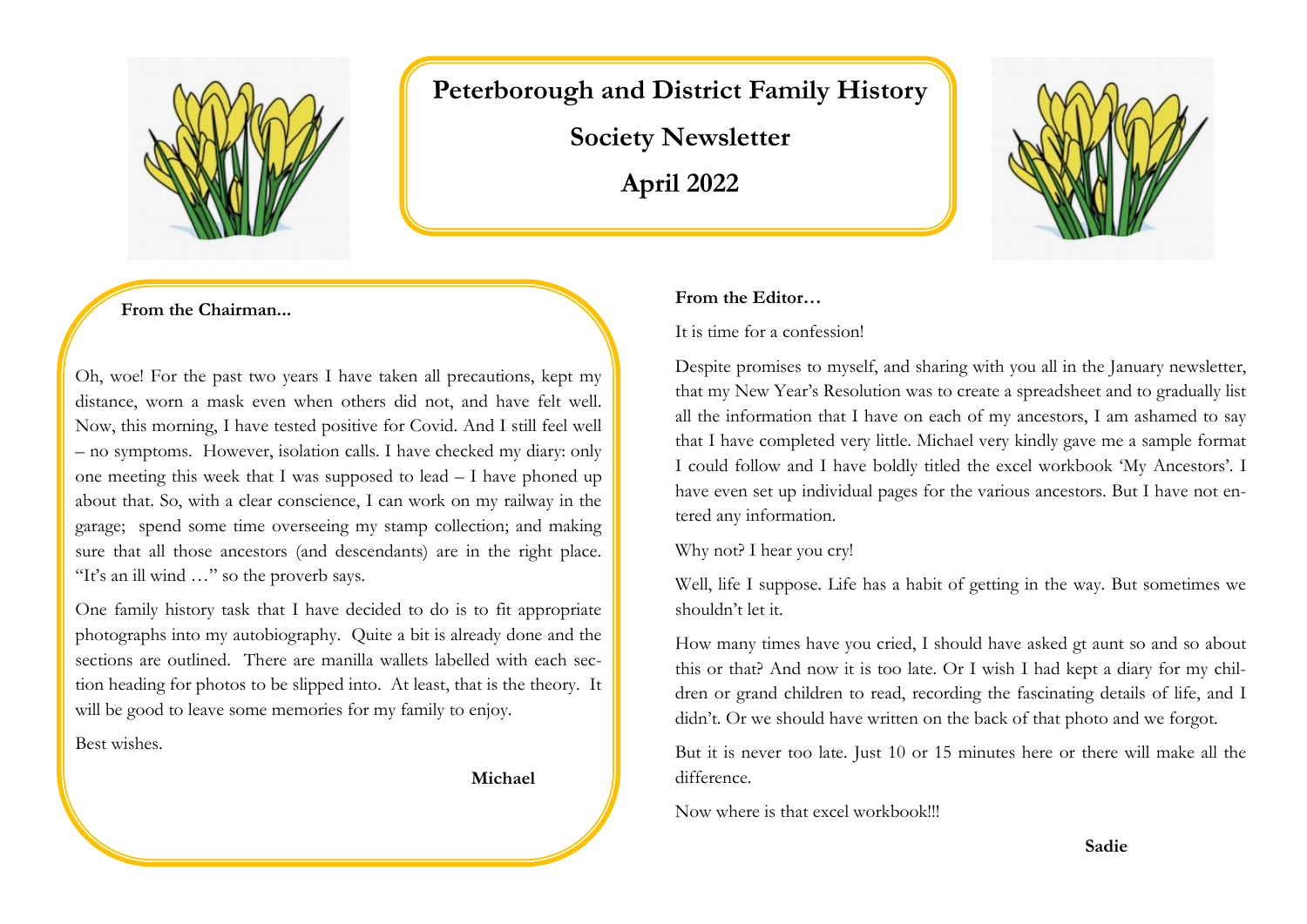# **Burials around Peterborough by Colin Ashworth**

Where is your nearest cemetery or churchyard? I expect you know. Although I was brought up in Peterborough and went to primary school in Woodston, I did not realise (i.e. I failed to do 'joined-up thinking') that there is a cemetery in Woodston. (It opened in 1882 and is now closed for new burials.) After all, St. Augustine's churchyard is quite small. I assumed the departed of Woodston were buried somewhere in Peterborough.

I also wanted to locate the burials of some relatives from Elton, and I began to think that a list of cemeteries and churchyards would be useful. I have now created one and **this is where I need your help.**

The directory can be accessed from my website <https://findthatmi.wordpress.com/peterborough/> and consists of two parts: the map and the spreadsheet. Both can be reached by clicking on the appropriate link, each of which is in a white box. The map has two layers which can be viewed separately or together; churchyards and cemeteries.



The spreadsheet – which I populated mostly by using Genuki – gives the following information, but I should like help to fill in some of the blanks: type, place, county, postcode, location of memorial inscriptions (if any), location of burial registers (online), the website or contact details for the place and also the Find a Grave URL. **If members could alert me to any errors or omissions they find or give additional information, I should be grateful.**

I have restricted myself to the area covered by the P&DFHS although a few places of interest to me are also shown. You will note that locations to the East of Peterborough are lacking. Also, just because a place has a Peterborough Postcode, it does not mean it is nearby.

If you can assist please contact Colin via his website [https://findthatmi.wordpress.com/](https://findthatmi.wordpress.com/contact/) [contact/](https://findthatmi.wordpress.com/contact/)

# **Helpful Tip for Roots Magic**

When using Roots Magic and you need to cite an existing source, there is an alternative to scrolling down a long dropdown list. If you have a Miscellaneous Fact set up, having clicked the source box and then 'Cite Existing Source', just start to type M I (S) and by the 2nd letter you should be there. This also works when you want to enter a fact. If it is about a Will, for example, it can be annoying to scroll down to Will, so just type W, then I, and you'll be there.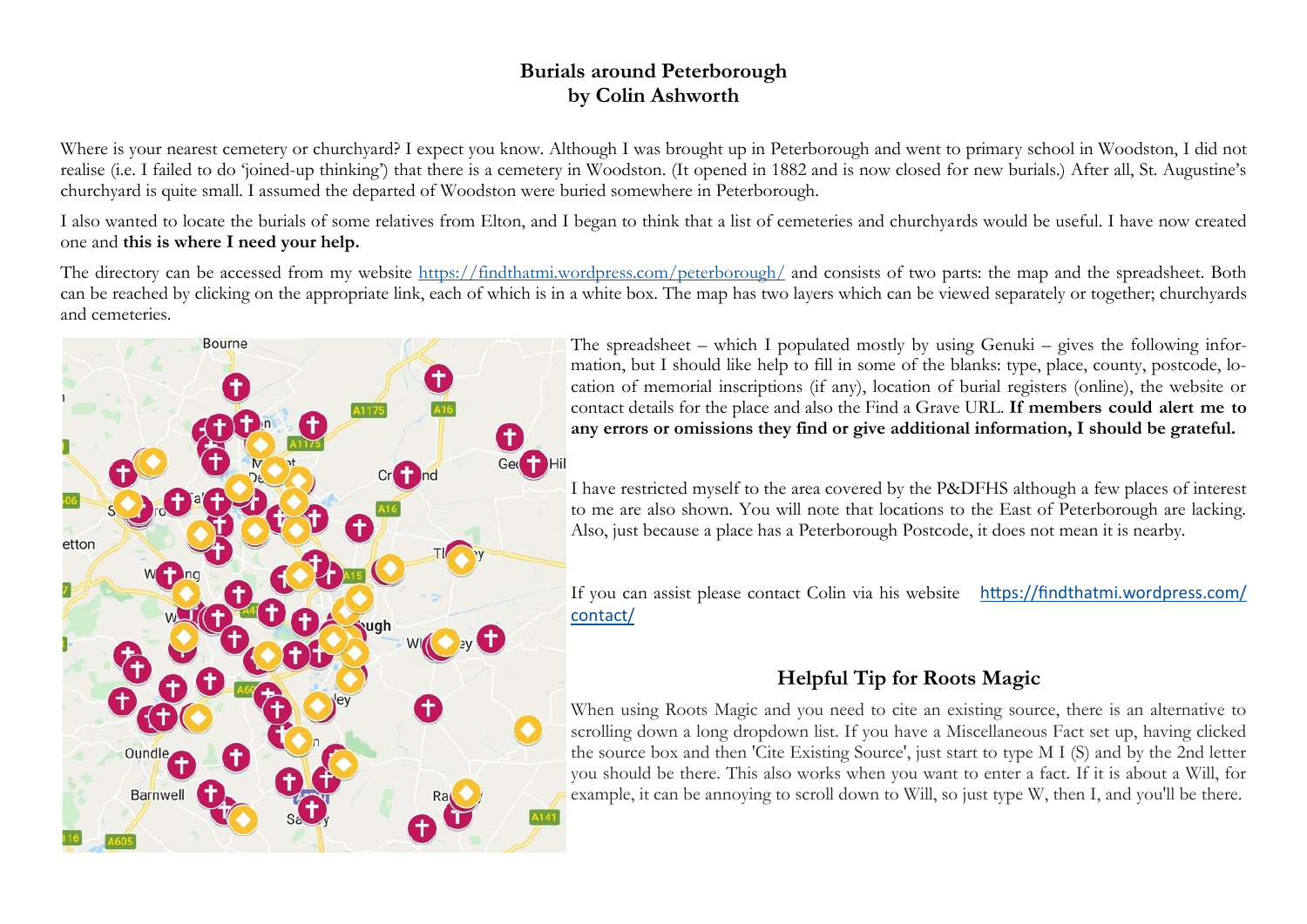# **Mystery Object**



The mystery object in the last newsletter was a challenge. The most common guess was an item to do with washing. Either to hold the wet washing or as a place to rest washing after it had been ironed. The object is in fact a wooden table or stand on which a bobbin pillow could be placed for lace making.

The new mystery object can be seen on the right. What would this object be used for?

I can't wait to hear your thoughts.

# **Thirteen Commandments for Names**

The article in the last newsletter about the challenges we face as family historians where names are concerned struck a chord. Ewan Cappitt shares his experiences.

In my father's family John Walter, was always Walt; William Ewart always Ewart, Alice Muriel always Muriel; his father was John Joseph, always known as Joe!

My father was one of a continuous line of 9 generations of John Cappitt, (generally of one progenitor male only - very lucky the surname didn't die out!) prior to his father's generation as having one given name only.

My mother had a brother Harold Fredrick always known as Freddie, and another named Redvers George, always known as Billy!



### **Your Society Needs You…**

We like to have a report of each talk in our journal. This ensures that those members who are unable to listen do not miss out on valuable information and they also act as a reminder which we can all re-visit.

#### **Could you write a report for the journal?**

It would be good to share this task out amongst members. The reports need not be long. They are just a summary of the highlights. Many speak-

ers produce handouts which you can work from.

If you would like to give it a go please contact Sadie.

#### **Would you like to join our committee?**

Speak to Michael or Sadie for more information.